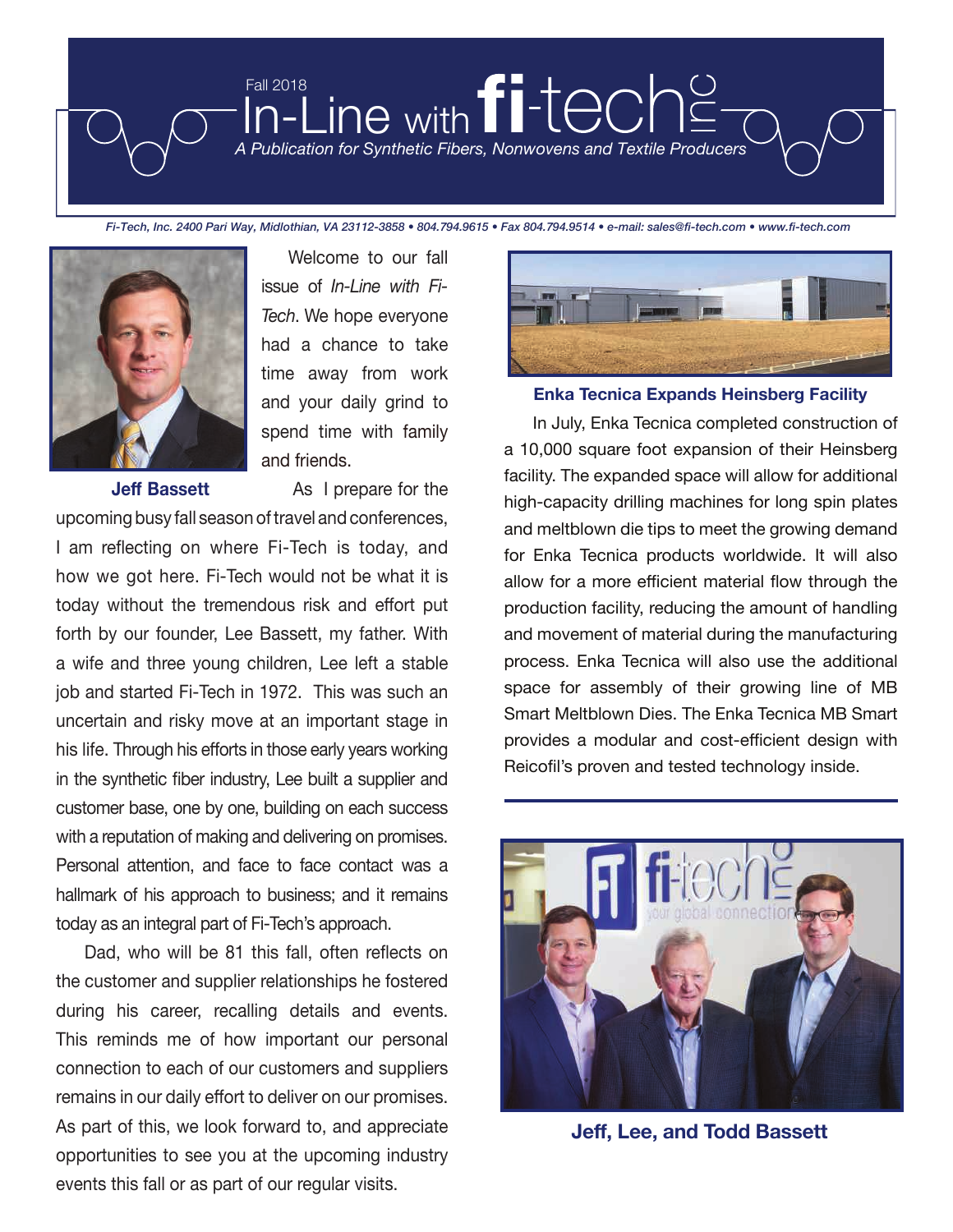# **Fibers and Polymers**

# **TechnipFMC – Zimmer® Polymers Technology**

 TechnipFMC is a world class leader in design, engineering, procurement and construction of process plants for the oil, gas and petrochemical industries. They are a global leader in oil and gas projects, technologies, and services providing clients vast expertise in subsea, onshore/offshore and surface projects. With 37,000 employees, TechnipFMC operates in 48 countries around the world.



## **"Gloria" Lab Plant by Technip Zimmer**

 Technip Zimmer GmbH in Germany provides technology, engineering, project management and procurement services for polyester and polyamide production plants. Technologies include PA6, PA6.6, high performance polyamides, PET, PTT, PBAT, PBS as well as specialties such as thermoplastic elastomers (TPEE). Polymers can be used for various applications such as bottles, film, carpet, packaging, textiles and engineering plastics.

 Technip Zimmer has a fully equipped research and development center with analytical equipment and pilot plant facilities used for polymer development for themselves or together with clients. The new lab plant, "Gloria", is being used for further polymer development.

 Recent developments are bio-based, biodegradable polymers such as PBAT and PBS, as well as other high performance polyamides.

In addition, upgrades of existing Zimmer®

## **Ambersil Propellant Change**

 In accordance with European legislation, Ambersil, manufacturer of Formula 1/HT Spinneret Spray, has discontinued the use of HFC-134a. This propellant is used in many of their aerosol product lines, including Formula 1/HT. HFC-134a carries a Global Warming Potential (GWP) of 1430. In comparison, Carbon Dioxide's (CO2) GWP =  $1$ .



 In their commitment to reducing the amount of greenhouse gas emitted into the atmosphere, Ambersil has extensively researched alternatives that will lower the GWP of their product line without affecting product performance. Formula 1/HT's new propellant, HFO-1234ze, is an ecofriendly, energy efficient, safe and proven alternative to HFC-134a and has a GWP  $= 6$ .

 If you have any questions on specific product information please reach out to us at 804-794-9615 or sales@fitech.com.

**For Fi-Tech After Hours Service Call 804-794-9615 You'll receive instructions on how to contact a Fi-Tech Team Member who is on call to assist you.**

processes are available. For the PA6 process, we have developed an Inline Compounding System where additives like TiO2 can be added after the final reactor into the melt. This development enables high product flexibility, quick and direct switching to different products and various concentrations.

 Technip Zimmer has over 60 years of experience designing and developing more than 900 plants.

 Please contact Fi-Tech for additional information and details.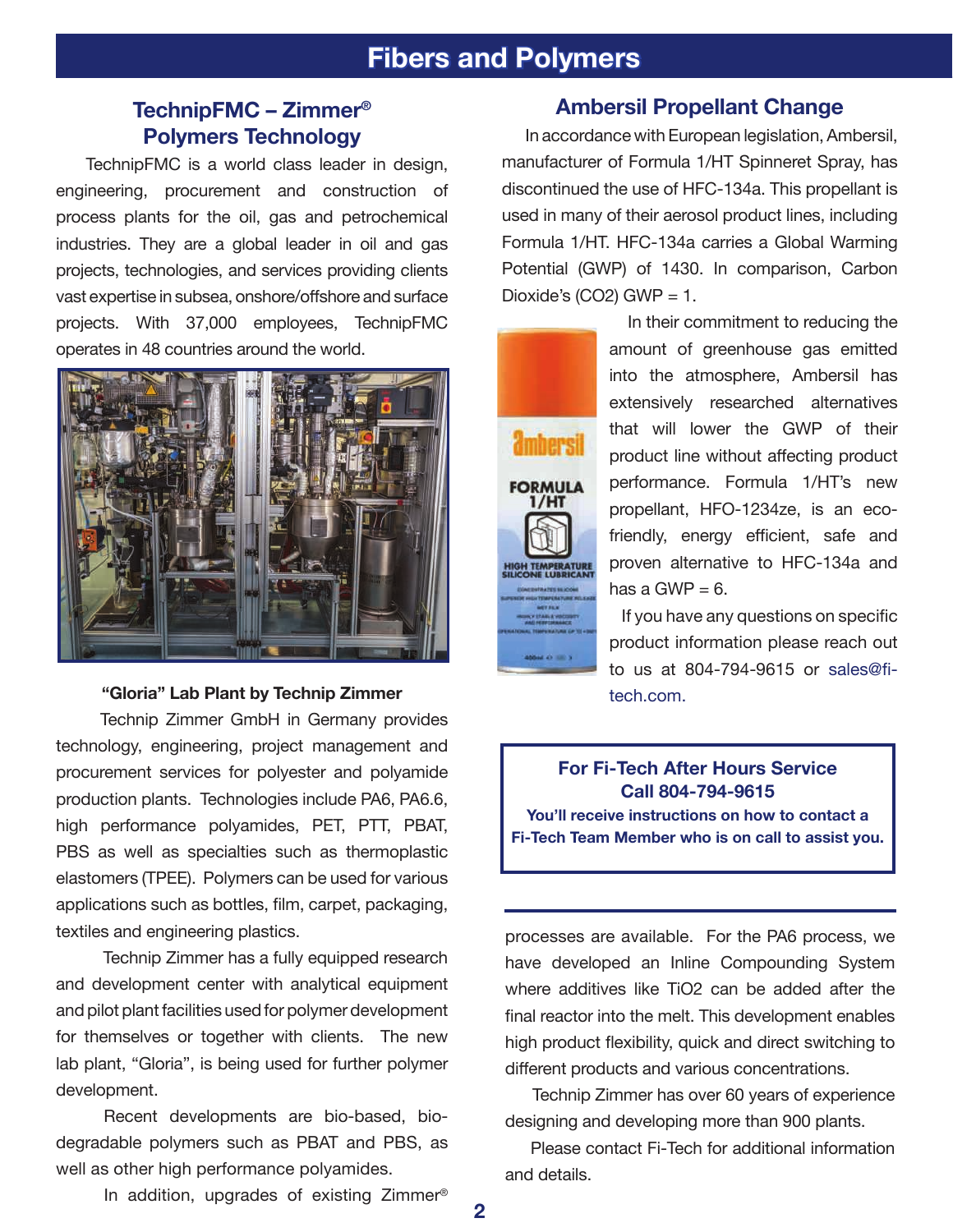# **Fibers and Polymers**

# **Techtextil 2019 Raleigh**



Please make plans to join us in February for Techtextil 2019. Next year's venue, in Raleigh, NC, is conveniently located near many of the Textile Industry Leaders' headquarters.

 The event will be held from February 26th to the 28th at the Raleigh Convention Center, Halls A&B, 500 S. Salisbury Street, Raleigh, NC 27601.

 Fi-Tech Team members will be in attendance. Please visit us at Booth #1806. We will be representing many of our Principals in the Synthetic Fiber, Nonwovens, and Textile Markets.



 I would like to recognize two members of our team who had significant service anniversaries in 2018. Cathy Shaw on our accounting team reached 30 years of service, and Randy Wise on our sales team attained 20 years of service.

 I greatly appreciate the time, talents and dedication they have each brought to Fi-Tech, and we congratulate them on their achievements. Jeff Bassett

We look forward to seeing you there!

### **Fi-Tech represents these companies to serve manufacturers of Fiber and Polymer Products**

**Ambersil - England**  Anti-Stick Silicone Spray, Spinneret Lubricants

**Autefa Solutions GmbH - Germany** Bale Presses, Bale Wrapping & Strapping Systems

**Cason Textile Machinery - Italy** Bobbin Strippers, Semi-Manual and Automatic POY/FDY Spinning Plants

**DM&E Corp. - USA** Fiber Cutters, Tension Stands, Cutter Reels, Crimper Repairs

**Enka Tecnica GmbH - Germany**  Spinnerets, Extrusion Dies, Spinpacks, Breaker Plates

**EuroSpares - USA**  Spare Parts Service for European Machinery

**filtertechnik.Europe GmbH & Co. Kg - Germany** Filter Screens for Spin Packs, Filters for Screen Changers, Filter Belts

**Galan Textile Machinery- Spain**  Mini Twisters, Heavy Duty Twisters, Specialty Twisters

**Heberlein - Switzerland**  Air Interlacing Jets, Air Texturing Jets, Aspirators, Splicers, Suction Cut Units

**MOVEngineering Srl - Italy** Hypox® Spinneret & Pack Cleaning Units, Hypox® Polymer Filter Systems, Auxiliary Cleaning Equipment

**Mozart AG - Germany**  Staple Cutting Blades, Film Slitting Blades

**Reifenhäuser REICOFIL® GmbH & Co. KG - Germany** Extruders, REICOFIL Spinbonding Plants, Melt Blowing Plants

**Saurer Fibrevision - United Kingdom**  On Line Monitoring Systems, Sensors, Lab and At Line Monitoring Systems

**Saurer Technologies GmbH & Co. KG - Germany** Texturing Units, PU Friction Discs, Air Entangling Jets for BCF,

Industrial & Glass Fibers, Separator Rollers, Guide Rollers, Special Bearings

**Schill+Seilacher GmbH - Germany** Spin Finishes, Fiber Auxiliary Chemicals

**Sikoplast Recycling Technology GmbH - Germany** Recycling Plants for PET, PA, PP and PE Waste

### **Technip Zimmer GmbH - Germany**

Complete Engineered Staple Fiber & Filament Plants, Plants for Engineered Plastics, Polymerization & Solid State Polycondensation Plant

**Tokuden Co., Ltd. - Japan** Induction Heated Rolls<sup>®</sup>

#### **Zentes Unitex GmbH - Germany**

Promik Spinneret Inspection Devices, Melt Pump Tester, Spin Finish Pump Tester, Specialty Chemicals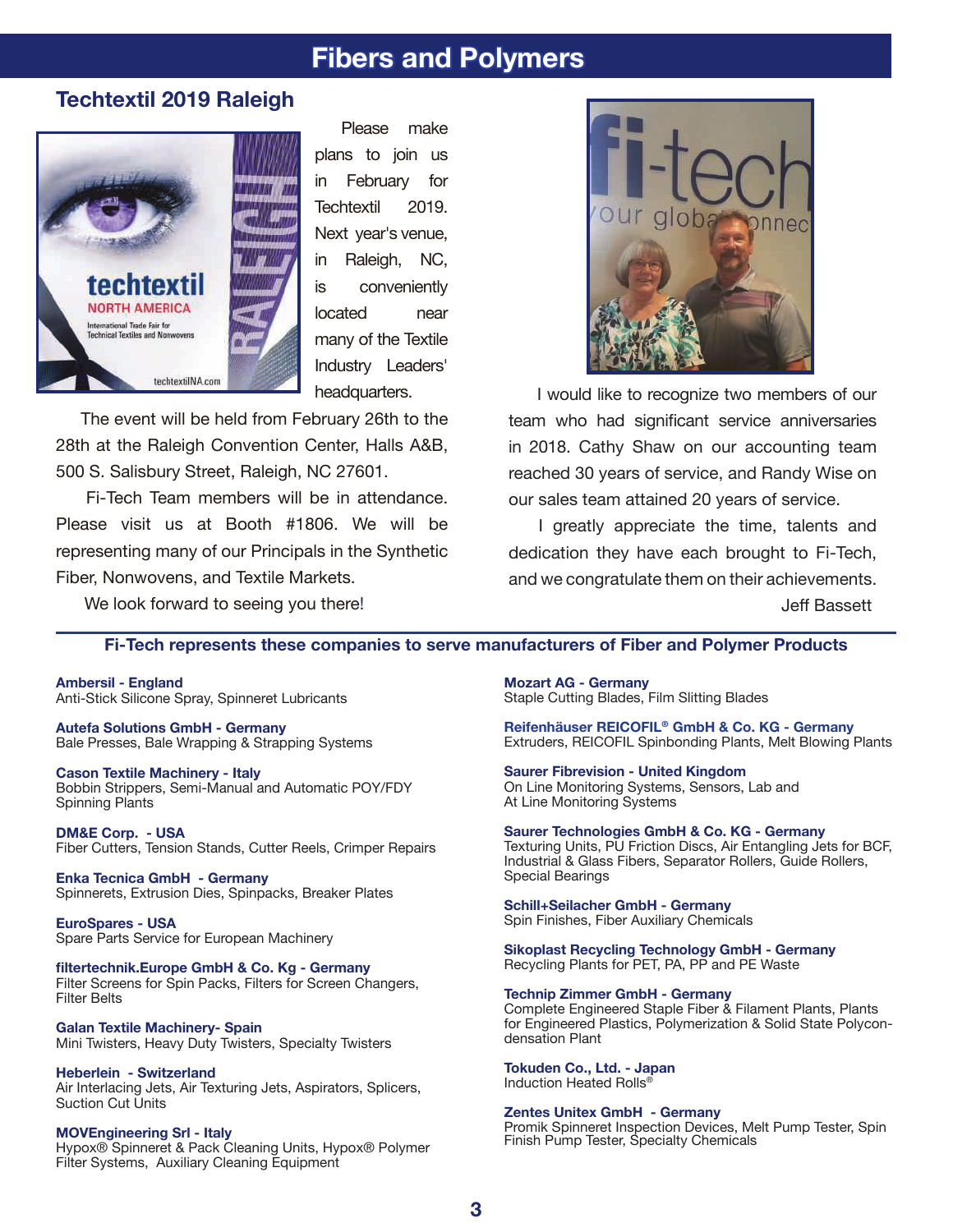# **Nonwovens**

# **Tokuden Air Cooled Hybrid Roll**

 Tokuden is proud to announce their most recent technical development - the "Air-Cooled Hybrid Roll" which was released at the beginning of 2018.

 The history of the cooling roll system began in 1986 with circulation cooling which circulates water in a water channel through the thick portion of the roll shell. However, there was a problem in terms of cost, water leakage and the temperature range that the roll could be operated.

 In 2009, Tokuden developed a mist cooled hybrid roll. This roll does not use a rotary joint, but has an efficient cooling ability by blowing a mist mixed with water and air between the inner circumference of the roll shell and the outer circumference of the coil.

 When compared to the water circulation type roll, Tokuden was able to reduce the cost and prevent water leakage, but still had a concern regarding the insulation of the coil due to the mist. An air-cooled hybrid roll was designed in 2016.

 The air-cooled hybrid roll is a system that enables the roll to be cooled to room temperature very simply by vacuuming the air through the roll without the need for water or air utilities. We are expecting the demand for this product to increase in the very near future due to the ease and simplicity of using a vacuum system utilizing the outside air pulled through the interior of the roll. Compared to other methods, this system's ability to lower temperature is excellent. The utilization of the roll can be divided into two types: rapid cooling and balanced operation.



### **Rapid Cooling Operation**

 The purpose of rapid cooling is to improve the productivity of multi-product small volume production. In the daily production schedule, the

# **AstenJohnson Advanced Fabrics – Growth in the Nonwovens Market**

 Over the last year in North America, AstenJohnson Advanced Fabrics has taken further steps to grow and to enhance its market position in North America. AstenJohsnon operates two identical manufacturing facilities to support the nonwovens industry, one located in Valleyfield, Quebec, Canada and the other in Euepen, Belgium. These two highly technical facilities are capable of delivering fabrics to the nonwovens industry globally. The Valleyfield facility is the primary plant supporting the Americas.

 In late 2017, Bo Elkin joined the Valleyfield team as a product manager for nonwovens. Bo brings years of spunmelt nonwoven experience to the team where **Continued on next page**

cooling time of the roll can be decreased rapidly allowing for quicker start up times between grade or material changes.



### **Balanced Cooling Operation**

 The purpose of balanced operation is to maintain a constant roll surface temperature. In many applications, the material temperature entering the roll will be higher than the set point temperature of the roll; thereby increasing the roll surface temperature above the set point. When this occurs, the control system will automatically switch on the air cooling, maintaining the set point temperature.

 Since the release of the air-cooled hybrid rolls at the beginning of this year, Tokuden has received more than 30 orders. There is a high level of need for air-cooled type rolls without utilization of water.

 Tokuden's future plans are to accumulate the basic data needed from our customers to unify a design for their Air-Cooled Hybrid Roll to meet additional applications requested by our customers.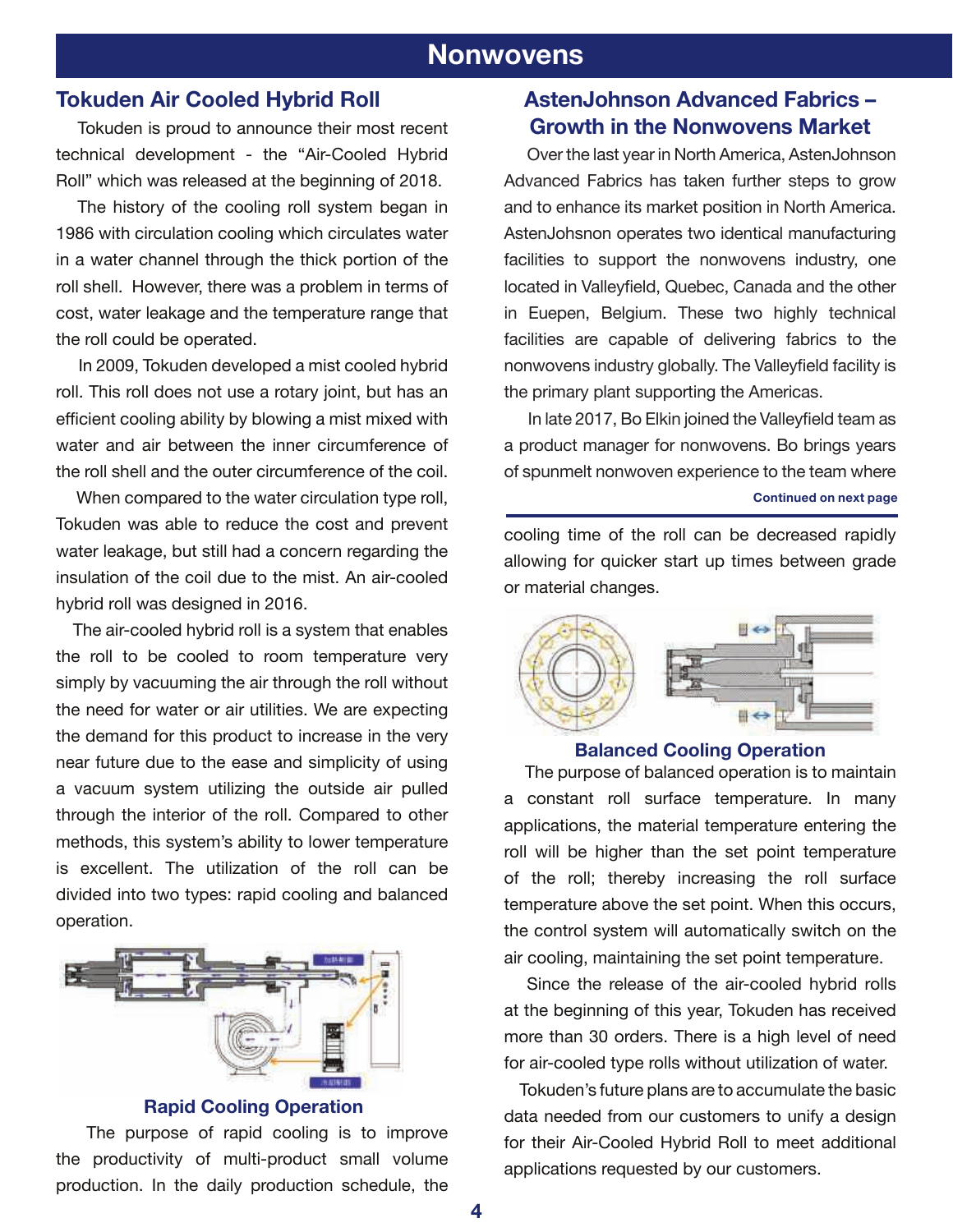# **Nonwovens Nonwovens**

his primary responsibilities include product support, installation, training, troubleshooting, overseeing trials and supporting the Fi-Tech sales team in the North American market. He's a valuable asset on our team.

 AstenJohnson continues a long line of innovative products for spunbond producers. WebTec N12C with GripTec coating continues to be a solid performer providing a good balance of durability, fiber support and coating longevity.

 In the last year, AstenJohnson has rolled out the WebMaster N860C GWS development. The key features of this style is added fiber support and the introduction of "grip" yarns in both the warp and weft.

 Having the grip feature woven into the structure of the belt and not as a coating, gives this fabric uniform grip performance throughout its lifetime even after cleaning. Performance in the field is proving this to be a significant advantage in many spunbond applications. In addition to these two

designs, AstenJohnson has a complete portfolio of fabric styles to optimize performance on spunbond, meltblown, carding and hydroentangling lines.

 Let us help you improve your performance with AstenJohnson Advanced Fabrics.



**WebTec N12C**



**WebMaster N860C GWS**

### **Fi-Tech represents these companies to serve manufacturers of Nonwoven Products**

### **AstenJohnson Advanced Fabrics - USA**

Woven Plastic & Metal Wire Belts, Forming Fabrics, Dryer Fabrics, Transport Belts

#### **Brückner Textile Technologies - Germany**

Thru Air Dryers and Heat Setters, Stenters, Heat Recovery and Air Purification Systems, Laminating Equipment

**Enka Tecnica GmbH - Germany** Spinnerets, Extrusion Dies, Jet Strips, Die Tips, Repairs

**EuroSpares - USA** Spare Parts Service for European Machinery

**filtertechnik.Europe GmbH & Co. Kg - Germany** Filter Screens for Spin Packs, Filters for Screen Changers, Filter Belts

**Hastem Transportbänder GmbH - Germany** Slat Aprons, Spiked/Needle Aprons, Spare Parts

**Idrosistem Srl - Italy**  Water Filtration Systems for Spun Lace Production

**Industrial Machine Mfg., Inc. - USA** Spin Pack Components, Precision Custom-made Machine Parts

**MOVEngineering Srl - Italy** Hypox® Spinneret & Pack Cleaning Units, Hypox® Polymer Filter Systems, Auxiliary Cleaning Equipment

**Mahlo America, Inc. - USA** On Line Monitoring Systems for: Basis Weight, Coat Weight, Thickness, Moisture

**Reifenhäuser REICOFIL® GMBH & CO. KG - Germany** Turnkey Plants for Spun Bond, Meltblown, Composite, Laminated Fabrics, Bicomponent, Maintenance Products, Spare Parts

**Saurer Technologies GmbH & Co. KG - Germany** Guide Rollers, Separator Rollers, Special Rollers and Bearings for High Speed Applications

**Schill+Seilacher GmbH - Germany** Surfactants, Antistats, Specialty Chemicals

**Sikoplast Recycling Technology GmbH - Germany** Recycling Plants for PET, PA, PP and PE Waste

**Spoolex/Calemard - France** PEGASE Traversing Winders & Spooling Equipment, Orion and Centaure Slitter/Rewinders

**Tokuden Co., Ltd. - Japan** Induction Heated Rolls®

**UNGRICHT Roller + Engraving Technology® - Germany** Calender Engraved & Smooth Rollers, Embossing Rollers, Engraved & Smooth Chill Rolls, Heated Non Stick Press Rolls, and Ultrasonic Anvils

#### **WISTA GmbH - Germany**

Punch Perforating Machines, Commission Perforating **Services** 

**Zentes Unitex GmbH - Germany** Promik Spinneret Inspection Devices, Pocket Microscopes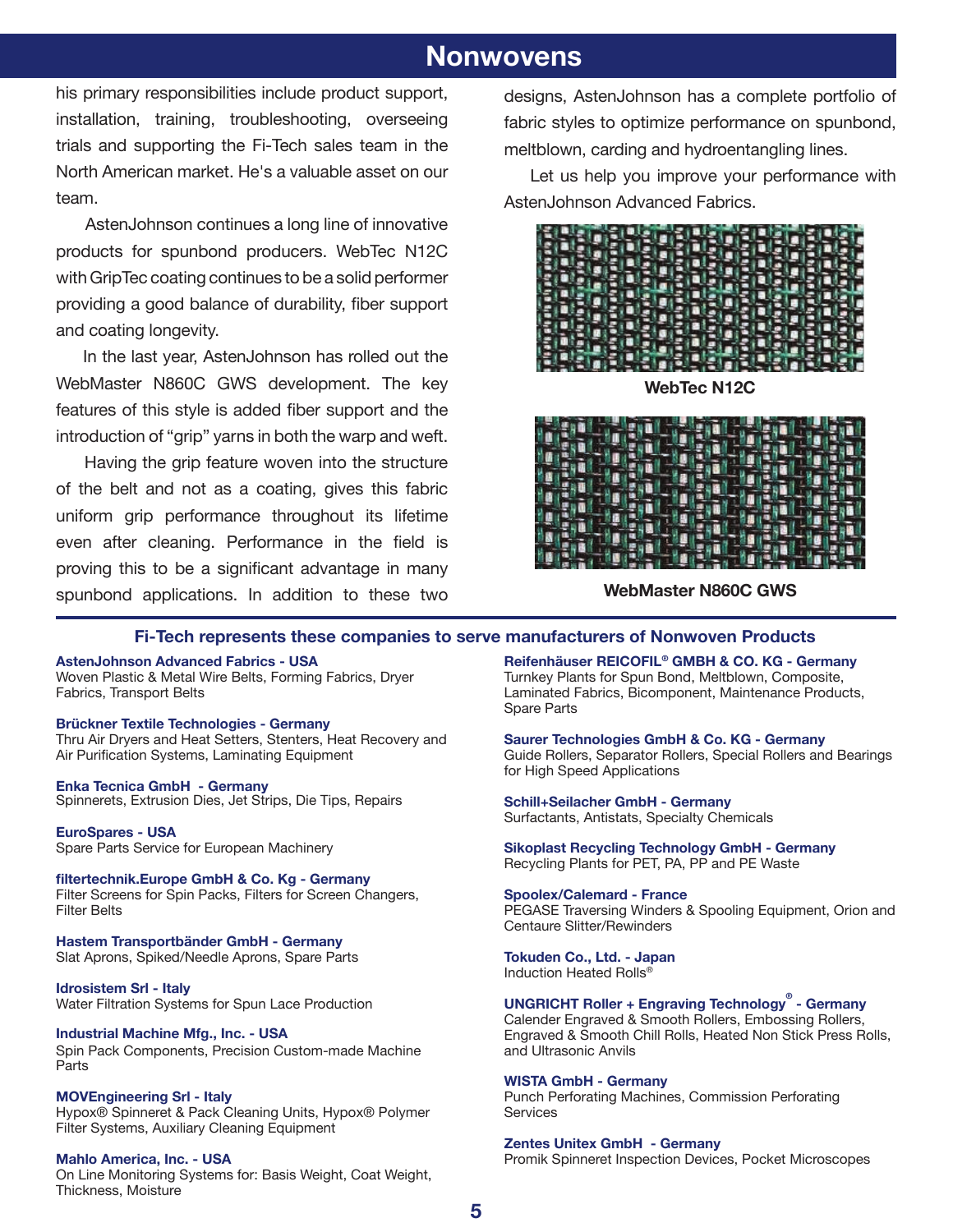# **Textiles/Technical Textiles**

# **Brückner Textile Technologies Inaugurates New Production Facility**



 On Saturday, June 23, 2018, Mrs. Regina Brückner, CEO of Brückner, welcomed over 800 guests, consisting of employees, local politicians, dignitaries and sales agents from all over the world to the inauguration of the new facility in Tittmoning, Germany. Todd Bassett and Ian Mills represented Fi-Tech, Inc. at the event.

 At an approximate cost of 40 million Euros (~\$50million), and at 250,000 sq ft., the new facility provides almost double the production floor space as the original facility.

 The new facility will not only provide the capability of producing the more complex machine designs required for emerging markets in technical textiles, but will also lead to additional capacity and a significant reduction in delivery times on the more standard machines.

 The enlarged facility also has increased ceiling height so they can manufacture ovens up to a height of 40 ft (12m) and the wider bays allow the assembly of ovens up to 346" (8.8 m) in width.

 The investment also includes state of the art automation in sheet metal inventory and handling, CNC controlled punching machines, extremely wide bending machines, robotic welding and an automated powder coating range. In addition, the use of overhead cranes ensures maximum efficiency, reduction in non-value added component movement, and increased employee safety.

 While many of the traditional European textile equipment manufacturers have transitioned to an Asian manufacturing and supply base, Brückner has continued to grow and invest in German manufacturing. With the new facility in the same town

# **Mayer & CIE Ranked in Top 100 Innovators**

 Mayer and CIE, manufacturers of circular knitting machines, based in Albstadt, Germany, have once again been ranked in the Top 100 of the most innovative companies in Germany. This is the second consecutive year that Mayer has achieved this accolade.

 Although the award specifically referenced the Spinit© technology platform (spinning and knitting combined), the assessing committee also took into consideration the management of the innovation process, the development of a culture to support innovation within the organization, and the financial investment undertaken by each applicant.

 All of us at Fi-Tech congratulate Mayer and CIE on attaining this prestigious award.

 For additional details on the full Mayer and CIE product range or the Spinit technology, contact Ian Mills at imills@fi-tech.com.



**L to R: Marcus Mayer, Sebastian Mayer, Ranga Yogeshwar (host) Benjamin Mayer**

as their original manufacturing facility, Brückner has ensured that the experience and knowledge of the employees will remain intact.

 If you are interested in touring the facility to see firsthand what differentiates Brückner in the textile finishing market, please contact Fred Adams at fadams@fi-tech.com or Ian Mills at imills@fi-tech.com.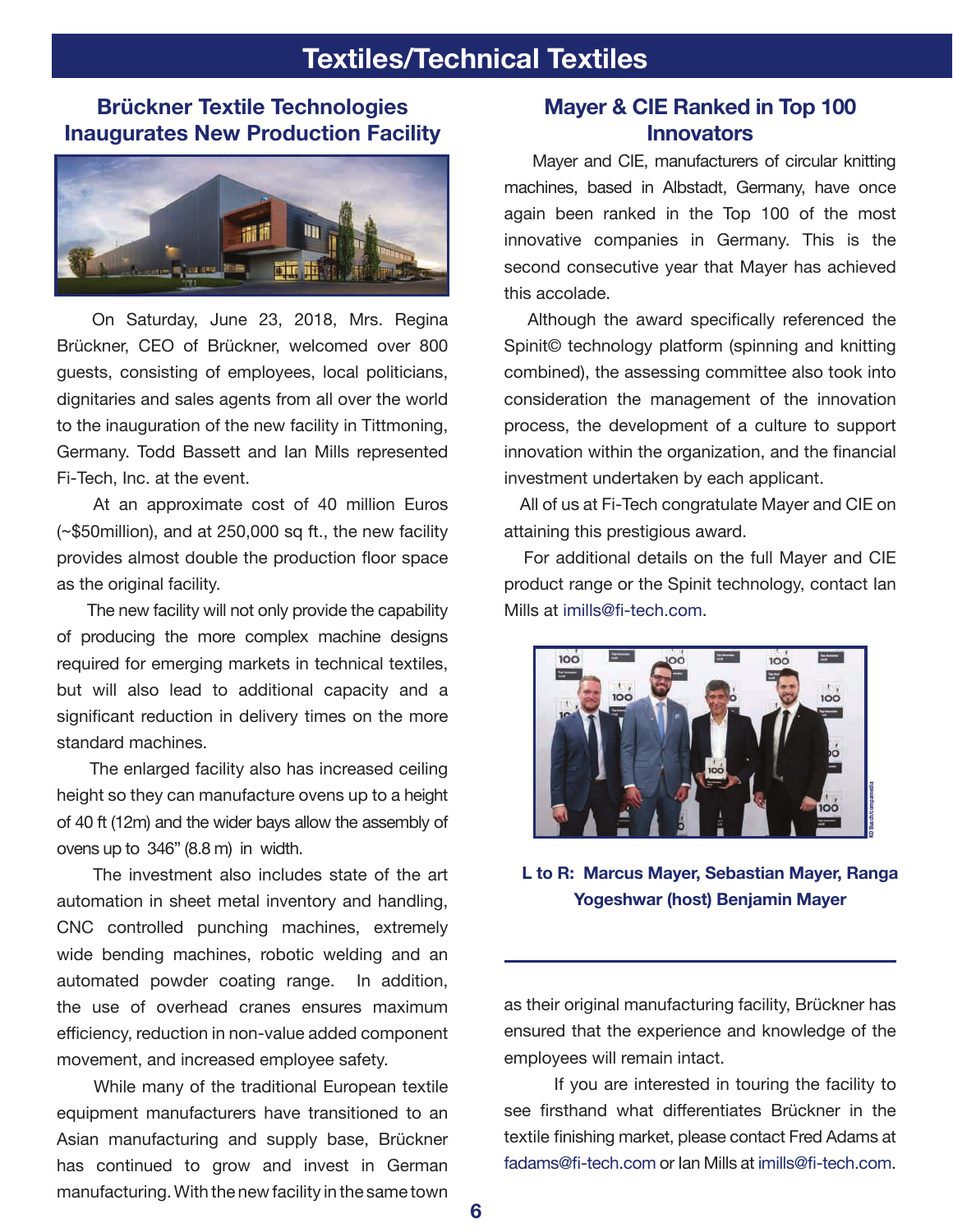# **Textiles/Technical Textiles**

#### Contact Roller Dryer Ifrare Dryer Fabric Winder **COATING** Foil or Fleece Feeding Device Laying **Foulard** warp creel **SCRIM PRODUCTION** Omega-Dra $winq$  Unit Longitudinal Cutting<sup>l</sup> Unit **DRYING FABRIC WIND-ING FABRIC INSPEC TION**

**Fi-Tech's Newest Representation - Ontec**

 Fi-Tech is pleased to announce a partnership with Ontec Automation GmbH, based in Naila, Germany. Ontec services the technical textile sector with a unique technology, The Turbotex, that manufactures scrim products used for re-enforcement of fabric structures used in roofing membranes, floor coverings, adhesive tapes, geo textiles and pool liners.

 As compared to traditional woven scrims, the Turbotex machine has the following advantages:

- 1500% higher production rates
- 80% less energy consumed
- 30% thinner product
- 10% lower elongation

 The Turbotex can utilize a wide range of base fibers such as Polyester, glass fiber or carbon fiber, aramids and polyamides. Similarly, the yarns can range from 340 to 2200 dtex, and the warp threads running off of sectional warps or creels.

 The standard machine is available in 2.6m/102" or 3.6m/142" widths.

 The yarns are bonded together using an inline coating/ curing process using a PVC dispersion or similar. The machine can also be configured for inline lamination of the scrim to another fabric/substrate.

 For additional information on this innovative technology, contact Ian Mills at imills@fi-tech.com.

### **Fi-Tech represents these companies to serve manufacturers of Textile/Technical Textile Products**

### **Brazzoli S.p.A. - Italy**

High Temperature Jet Dyeing, Lab Scale Jet Dye Equipment

**Brückner Textile Technologies GmbH & Co.KG - Germany** Tenter Frames, Thru Air Dryers, Compactors, Relax Dryers, Coating Systems, Heat Recovery and Air Purification

#### **Corino S.p.A. - Italy**

Hydro Extraction, Rope Openers, Die Twisters, Tubular Slitters, Web/Edge Guidance Systems, Padders, Batching Stations, Fabric Inspection Machines

### **Erbatech GmbH - Germany**

Open Width Bleaching and Washing Ranges, Tubular Bleaching and Washing Ranges, Padders/Foulards, Vacuum Extraction, Cold Pad Batch

### **Idrosistem Srl - Italy**

Water Treatment and Recovery Plants for Textiles

### **KKA GmbH - Germany**

Coating, Roto-Gravure, Printing/Lacquering, Calendering, Laminating, Embossing, Slitter/Re-Winders

### **Mario Crosta S.r.l. - Italy**

Single/Double Drum Raising/Napping, Sueding, Shearing, Lamination

#### **Mayer & Cie. GmbH & Co. – Germany**

Circular Knitting Machines for Jersey, Interlock, Rib, Jacquard and Elastomeric Plaiting

### **Ontec Automation GmbH - Germany**

Scrim Products for Reinforcement of Fabric Structures used in Roofing Membranes, Floor Coverings, Adhesive Tapes, Geo Textiles and Pool Liners

#### **Pindarus S.r.l. - Italy**

Raising Fillet Wire, Cleaning Brush Wire, Felt and Rubber Backing

### **Tecnorama S.R.L.**

Automatic Powder and Liquid Dyestuff Dispensing, Bulk and Lab Scale Systems Automatic Powder and Liquid Dyestuff Dispensing, Bulk and Lab Scale Systems